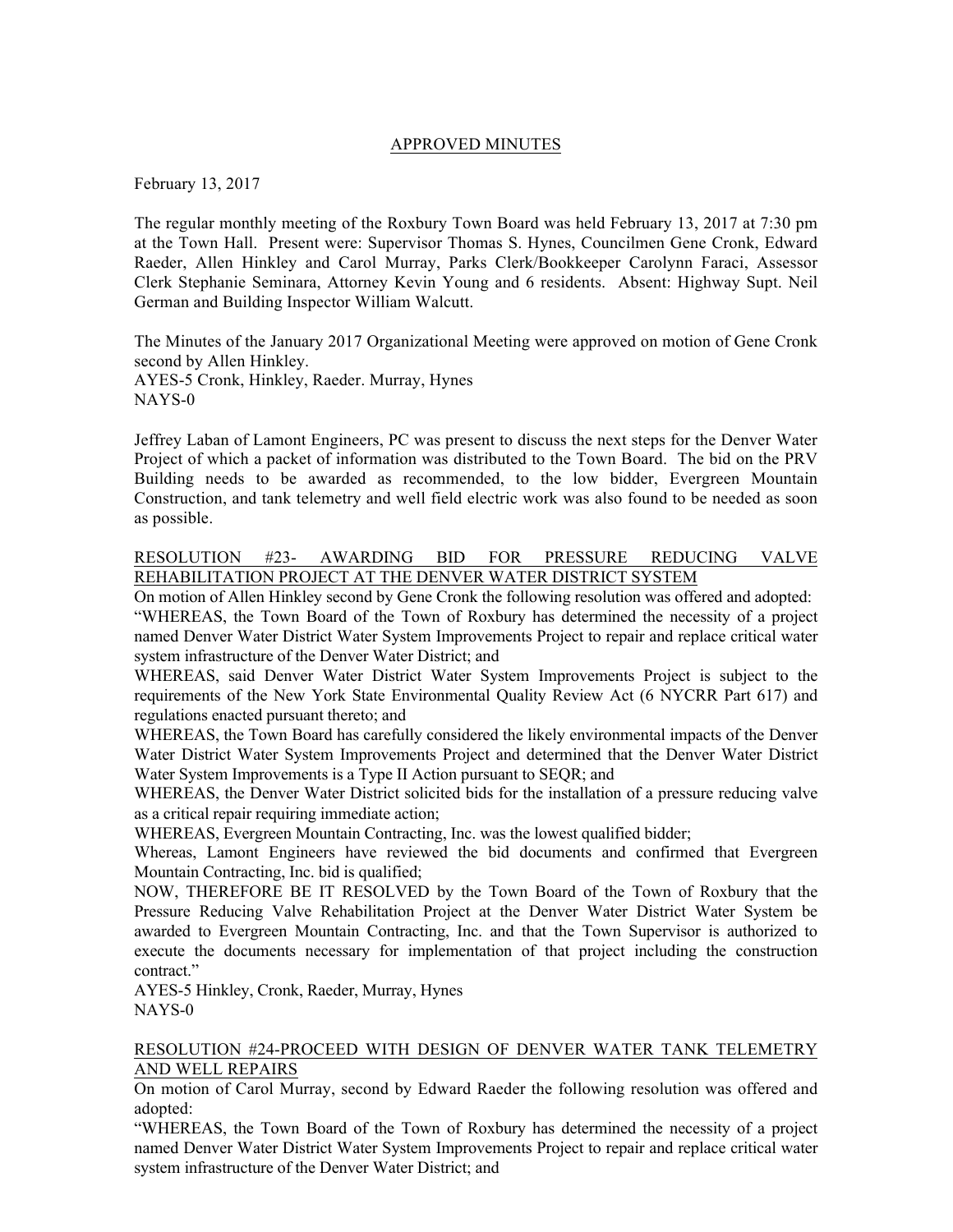WHEREAS, said Denver Water District Water System Improvements Project is subject to the requirements of the New York State Environmental Quality Review Act (6 NYCRR Part 617) and regulations enacted pursuant thereto; and

WHEREAS, the Town Board has carefully considered the likely environmental impacts of the Denver Water District Water System Improvements Project and determined that the Denver Water District Water System Improvements is a Type II Action pursuant to SEQR; and

WHEREAS, based on the engineering study conducted to date and consulting with the Denver Run HOA, the Town Board has determined that it is in the best interest of the Denver Water District to implement certain well repairs (primarily electrical work) and to install water tank telemetry (provide control over water level in water tank);

NOW,THEREFORE BE IT RESOLVED, the Town Board of the Town of Roxbury authorizes Lamont Engineers to prepare the design for the well repairs and to install water tank telemetry." AYES-5 Murray, Raeder, Cronk, Hinkley, Hynes

NAYS-0

Richard Davis of the Grand Gorge Community Action Group discussed the chain needed for the swings at the playground to lower them. 28 feet of 3/16 inch chain will be needed and will be purchased at Stamford Family Co-Op at \$1.59/foot.

The Town Board received a written report from the Assessor. Assessor Clerk Stephanie Seminara raised concerns with two new wedding venues in old barns that have been reported to the Building Inspector. Discussion also took place on State distributed checks for the tax freeze and new STAR owners. Eligibility for new owner STAR's is determined by the State and not the local Assessor's office, however, a proposed law will require the State to notify the local assessor of who they have approved for STAR.

Parks Clerk, Carolynn Faraci reported the vandalism on the park dollhouse has been beautifully repaired by David Condliffe at a cost of \$1,500. It was also reported there are currently eleven events scheduled for the park in 2017 and four in 2018. The annual business Boot Camp is scheduled to be held in Andes on April 3-4 and Town Board members were encouraged to attend one.

Peg Ellsworth was absent due to illness, but needed to know if the Town Board would like to use the same architect for the Kirkside Park barn kitchen or put out a Request for Proposal (RFP). The Town Board's decision was to get a quote from the previous architect used before they make a decision.

Ellsworth will also be applying again to the O'Conner Foundation for funding for the Grand Gorge Civic Center.

Highway Supt. Neil German was absent and there were no issues or problems known of.

Major repairs were made to Denver water and sewer lines at Cluster 44. Repairs were also needed on electric service lines that were hit during the repair of the water  $\&$  sewer lines.

Discussion took place on a sink hole beside Van's Variety Store in Grand Gorge possibly being due to the old bank building removal or a big leak. A rep from Rural Water has been called to look into the matter with the Water Operator.

Major leaks have occurred at two homes in the Roxbury Water District after completing the monthly water readings. Said leaks used a total of 330,000 gallons.

Further discussion took place on local barns being turned into wedding venues where there are no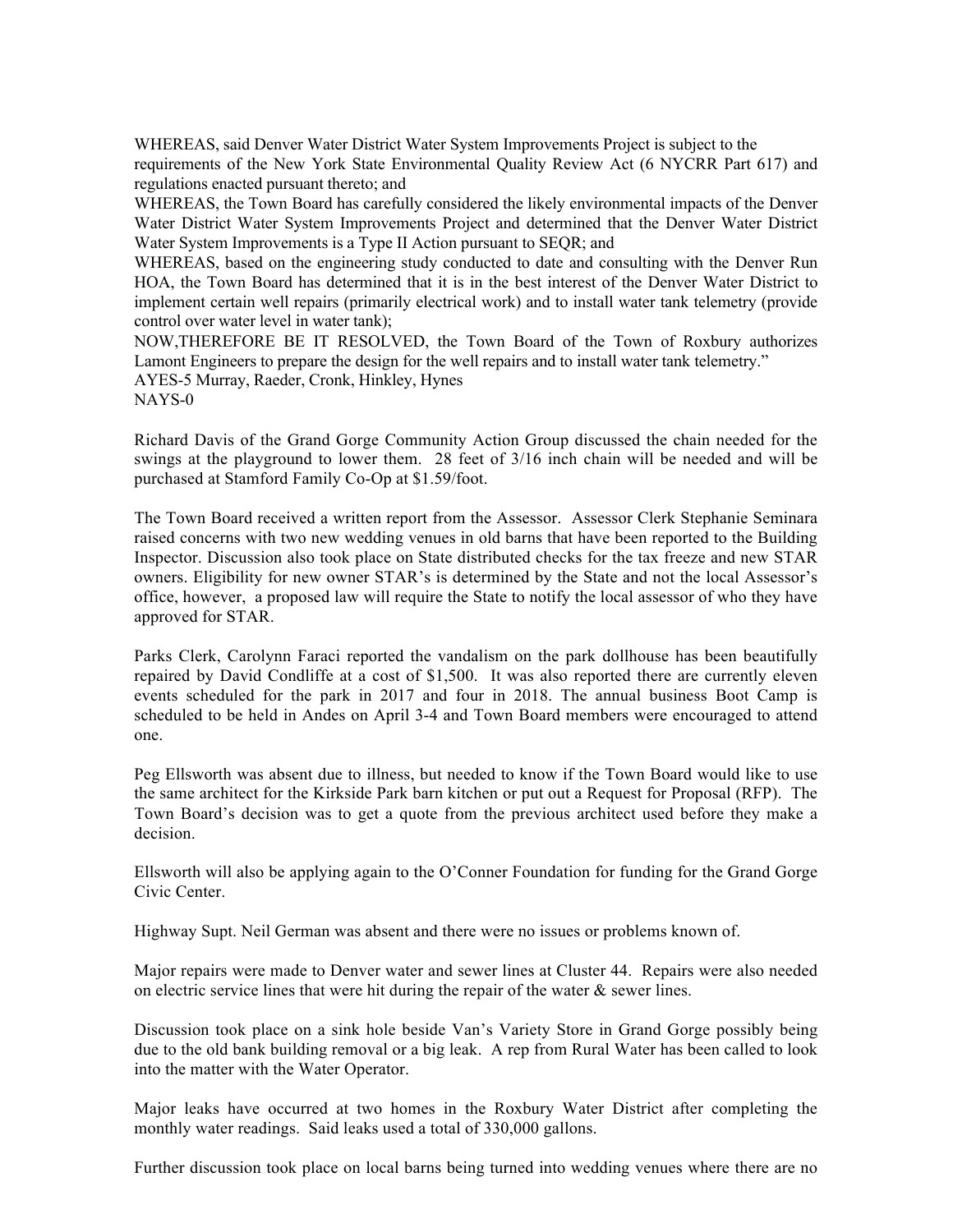building permits for renovations or change of occupancy. Water and septic issues are also a concern.

Attorney Young discussed houses being rented out are now being considered commercial and not residential but it is up to the Building Inspector to enforce. Seminara stated there are 100-105 rentals known of in the Town of Roxbury that fall under the County bed tax.

The Town Board was given a copy of a letter to David Merwin from the Building Inspector stating all Fire Code violations have been lifted on his apartment building in Grand Gorge.

Attorney Young discussed news from the Coalition of Watershed Towns where NYCDEP will temporarily suspend land purchases in area Towns for 3-6 months while they conduct a study on the impact to the area. DEP is also expected to update their policy on covering costs for small businesses, with less than 20 employees, who need to undergo septic repairs.

Bookkeeper Carolynn Faraci made the Town Board aware she had to purchase a new Quick Books payroll program. Because the Town does not have a credit card she purchased it using her own credit card at a cost of \$610 which the Town has reimbursed her for. However, when she got her statement, the charge to her account was only \$562 and she has refunded the Town the difference. She also had to purchase another upgrade to the payroll program at a cost of \$299 because her computer had to be updated.

Mrs. Faraci also requested the Town Board approve a resolution to have General Fund loan Denver Sewer money for Abstract #2-2017 bills as no tax money has been received from the Tax Collector.

On motion of Gene Cronk second by Carol Murray the Town Board approved the Town Clerk's monthly report for January 2017 in the amount of \$799.37 (Town Clerk \$124.34 and Building Permits \$675.00)

AYES-5 Cronk, Murray, Raeder, Hinkley, Hynes NAYS-0

On motion of Allen Hinkley second by Edward Raeder the Town Board approved the Supervisor's monthly report for December 2016. AYES-5 Hinkley, Raeder, Cronk, Murray, Hynes NAYS-0

On motion of Carol Murray second by Edward Raeder the Town Board approved the Assessor's monthly report for January 2017. AYES-5 Murray, Raeder, Cronk, Hinkley, Hynes

NAYS-0

On motion of Carol Murray second by Allen Hinkley the Town Board approved the monthly water receipts report for January 2017 in the following amounts: Denver \$3,514.70; Grand Gorge \$2,996.72 and Roxbury \$5,589.90.

AYES-5 Murray, Hinkley, Cronk, Raeder, Hynes NAYS-0

On motion of Gene Cronk second by Allen Hinkley the Town Board approved the Tax Collector's monthly report for January 2017.

AYES-5 Cronk, Hinkley, Raeder, Murray, Hynes NAYS-0

On motion of Gene Cronk second by Carol Murray the Town Board approved to pay Roxbury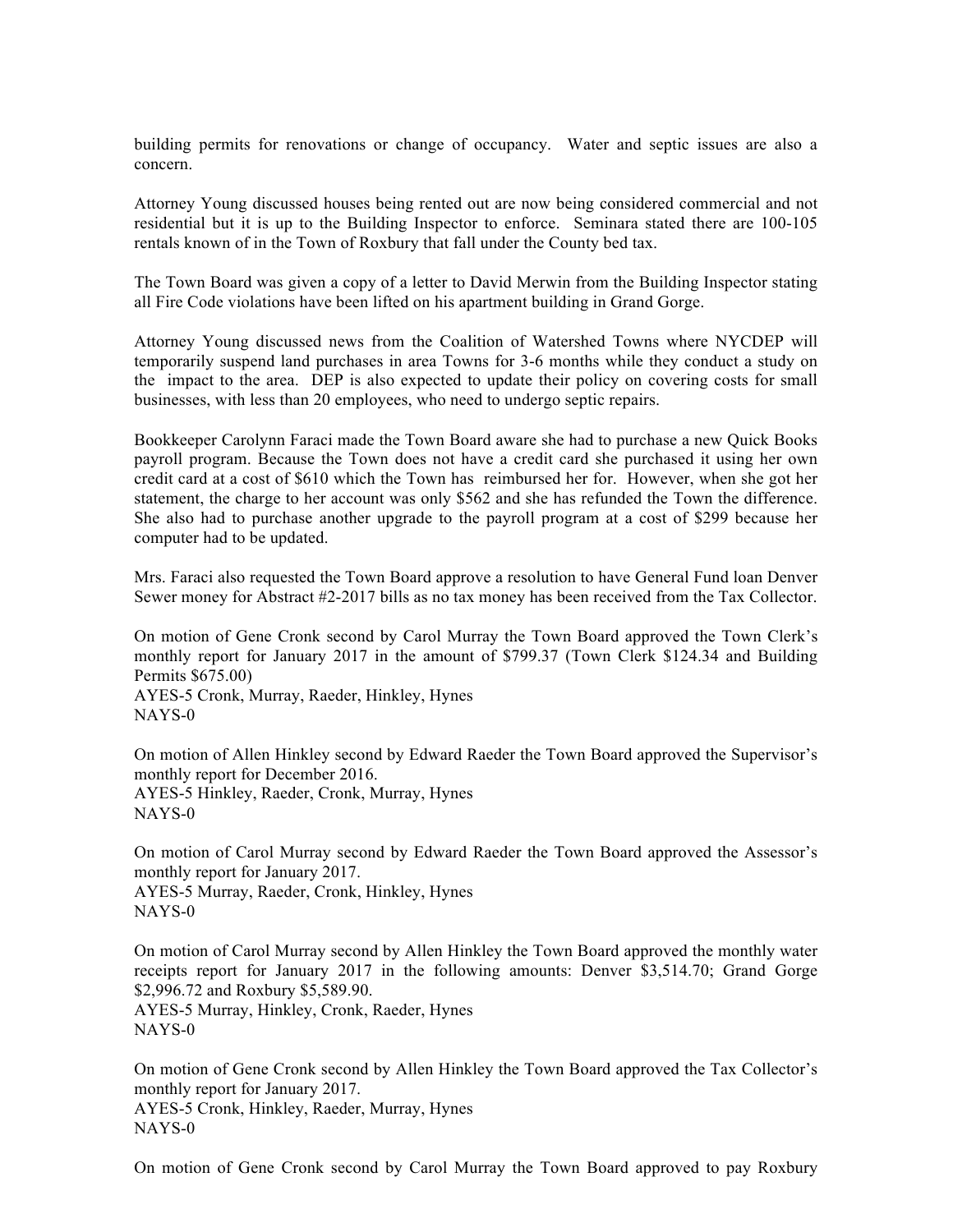Library Association \$15,000 as budgeted in the 2017 Town Budget. AYES-5 Cronk, Murray, Raeder, Hinkley, Hynes NAYS-0

# RESOLUTION #25-AGREEMENT FOR THE EXPENDITURE OF HIGHWAY MONEYS

On motion of Gene Cronk second by Edward Raeder the following resolution was offered and adopted:

"WHEREAS, pursuant to the provisions of Section 284 of the Highway Law, the Town Board agrees that moneys levied and collected in the Town for repair and improvement of highways and moneys received from the State for State Aid for the repair and improvement of highways shall be expended as follows for the year 2017;

NOW, THEREFORE BE IT RESOLVED, the sum of \$182,125 shall be set aside to be expended for primary work and general repairs upon 112 miles of Town highways, including sluices, culverts and bridges having a span of less than five feet and boardwalks of renewals thereof; and BE IT FURTHER RESOLVED, the sum of \$567,875 shall be set aside to be expended for the permanent improvement of Town highways that include Johnson Hollow Rd., Jump Brook Rd., Turk Hill Rd., S. Montgomery Hollow Rd. Grant Morse Rd., Howard Greene Rd., New Kingston Mtn. Rd., Thompson Hollow Rd., Roxbury Run roads and Rossman Rd."

AYES-5 Cronk, Raeder, Hinkley, Murray, Hynes NAYS-0

## RESOLUTION #26-ADVERTISE BIDS FOR HIGHWAY MATERIAL HAULING

On motion of Edward Raeder second by Carol Murray the following resolution was offered and adopted:

"RESOLVED, the Town Board authorizes the Town Clerk to advertise for sealed bids for hauling materials from Schoharie, Middleburgh, Lexington, Davenport, Ashland and Oneonta, on a per ton basis to the Salt Shed storage area located on NYS Rt. 30 Roxbury, to be opened March 10, 2017 at 2:15 pm at the Town Hall."

AYES-5 Raeder, Murray, Cronk, Hinkley, Hynes NAYS-0

## RESOLUTION #27-ADVERTISE BIDS FOR HIGHWAY DIESEL

On motion of Edward Raeder second by Carol Murray the following resolution was offered and adopted:

"RESOLVED, the Town Board authorizes the Town Clerk to advertise for sealed bids for the 30,000 gallons +/- Diesel Fuel to be delivered, unless otherwise stated, to the Town Highway Building located at 52508 State Hwy. 30, Roxbury as requested by the Highway Supt., to be opened March 10, 2017 at 2:00 pm at the Town Hall."

AYES-5 Raeder, Murray, Cronk, Hinkley, Hynes NAYS-0

### RESOLUTION#28-RESOLUTION OF THE TOWN OF ROXBURY REGARDING RADIO STATION LEASE AGREEMENT

On motion of Allen Hinkley second by Gene Cronk the following resolution was offered and adopted:

"WHEREAS, the Town of Roxbury ("Town") and WSKG Public Telecommunications Council ("WSKG") entered into a Lease Agreement dated January 2014 ("Lease Agreement"), wherein the Town leased to WSKG the right to access and use of Real Property located at the Town Highway Garage, 52508 State Highway 30, Town of Roxbury, County of Delaware, State of New York, ("Premises") to be used/operated as the transmission space for broadcasting of Station WIOX(FM), Channel 217; and

WHEREAS, pursuant to Section Three of the Lease Agreement, the original lease term was a period of three (3) years, ending on January 28, 2017; and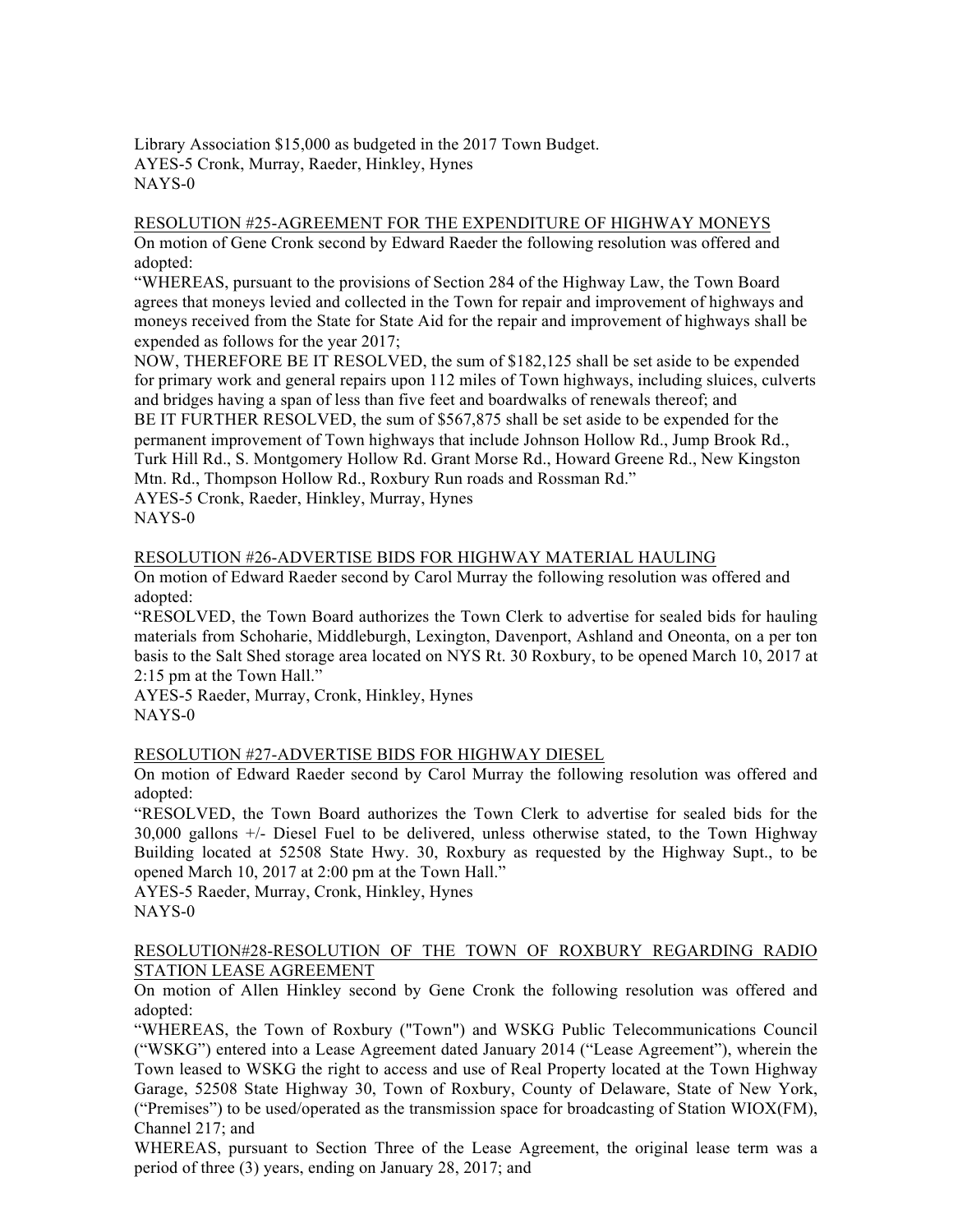WHEREAS, WSKG wishes to extend the lease term for one (1) year, commencing on January 29, 2017, and ending on January 28, 2018; and

NOW THEREFORE, BE IT RESOLVED, the Town Board of the Town of Roxbury authorizes the Town to enter into an Amendment to Lease Agreement to extend the Lease Term for one (1) year; and

BE IT FURTHER RESOLVED, the Town Board authorizes the Town Supervisor to execute an Amendment to Lease Agreement to extend the Lease Term for one (1) year."

WHEREUPON, the Resolution was put to a vote and recorded as follows:

AYES-5 Hinkley, Cronk, Raeder, Murray, Hynes

NAYS-0

No action was taken on filling the Planning Board Alternate/Secretary vacancy.

#### RESOLUTION #29-RENEW JUNKYARD LICENSE FOR MARTY BUILT, INC

On motion of Edward Raeder second by Gene Cronk the following resolution was offered and adopted:

"WHEREAS, an application and payment has been received from Marty Built, Inc. requesting renewal of their Junkyard License; and

WHEREAS, the Town Board has no objections to renewal of the junkyard license;

NOW, THEREFORE BE IT RESOLVED, the Town Board approves renewal of the junkyard license of Marty Built, Inc. for one year to expire April 1, 2018."

AYES-5 Raeder, Cronk, Hinkley, Murray, Hynes

NAYS-0

RESOLUTION #30-EQUIPMENT DESTRUCTION

On motion of Carol Murray second by Edward Raeder the following resolution was offered and adopted:

"RESOLVED, the Town Board approves the destruction of the following equipment:

Building Inspector Canon PC920 Copier Serial #TVB17682 Reason: Extremely light copies, parts would be more than a new copier"

AYES-5 Murray, Raeder, Cronk, Hinkley, Hynes NAYS-0

Supv. Hynes stated Delaware County Soil & Water Conservation has reviewed engineering firms for the Hardscrabble stream bank restoration project and requests a resolution from the Town approving them to hire an engineer on the project.

RESOLUTION #31- Resolution of Support for the selection of an Engineering consultant to The Delaware County Soil and Water Conservation District's Stream Management Program for use within the Town of Roxbury

On motion of Edward Raeder second by Allen Hinkley the following resolution was offered and adopted:

"WHEREAS, the DCSWCD is a governmental entity established in NYS Municipal Law Book 52- B to provide technical support to Delaware County, including the Delaware Stream Corridor Management Program (DSCMPr) ("Program"); and

WHEREAS, pursuant to Section 4.6 of the 2007 Filtration Avoidance Determination, New York City Department of Environmental Protection committed to a locally-driven stream management plan implementation process; and

WHEREAS, pursuant to the 2009 agreement (20090018734) between the Delaware County Soil and Water Conservation District and the New York City Department of Environmental Protection (NYCDEP) which established a Stream Management Plan Implementation Program, including staff support and funding to pay for stream management plan implementation in the West of Hudson Watershed; and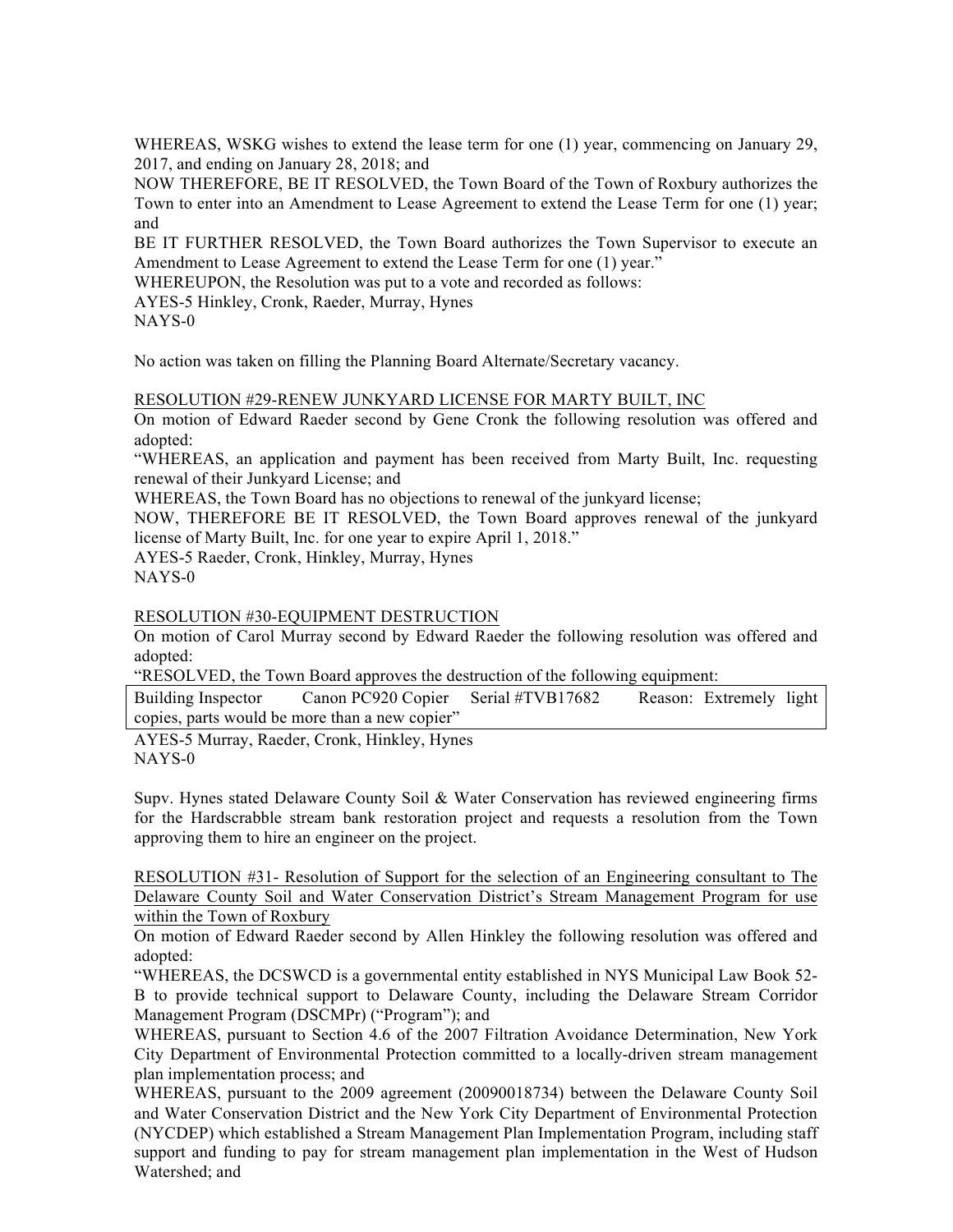WHEREAS, the Town of Roxbury has entered into a Memorandum of Understanding with the DCSWCD to provide administrative and technical assistance for the Implementation of the East Branch Delaware River Stream Management Plan

WHEREAS, the Town of Roxbury has reviewed the 3 engineering consultants that the DCSWCD has under direct contract with the Stream Management Program

NOW, THEREFORE, BE IT RESOLVED that the Town of Roxbury supports the DCSWCD by selecting the engineering services of Milone & MacBroom, Inc. for the implementation of the Stream Management Implementation grant awarded for the Hardscrabble Streambank Restoration project within the Town of Roxbury (as needed) through the direct contract between the DCSWCD and Milone & MacBroom, Inc."

AYES-5 Raeder, Hinkley, Cronk, Murray, Hynes NAYS-0

#### RESOLUTION #32-GENERAL FUND LOAN TO DENVER SEWER DISTRICT

On motion of Allen Hinkley second by Gene Cronk the following resolution was offered and adopted:

"WHEREAS, the Denver Sewer District bills for Abstract #2-2017 total \$32,321.64; and

WHEREAS, the Town has not yet received any 2017 tax money from the Tax Collector; and WHEREAS, the Denver Sewer District does not have the funds to pay the bills on Abstract #2- 2017;

NOW, THEREFORE BE IT RESOLVED, the Town Board approves the transfer of \$32,321.64 from General Fund to Denver Sewer District, if needed, to pay Abstract #2-2017 bills if no tax money is received in time; and

BE IT FURTHER RESOLVED, said funds shall be reimbursed to the General Fund upon receipt of tax money."

AYES-5 Hinkley, Cronk, Raeder, Murray, Hynes NAYS-0

On motion of Allen Hinkley second by Gene Cronk the Town Board approved the Building Inspector monthly report for January 2017.

AYES-5 Hinkley, Cronk, Raeder, Murray, Hynes NAYS-0

Attorney Young reported on status of the NYCDEP sewer collection system assessment. The appraisal, that has come in higher than their current assessment, has been sent to DEP for review to which a response is still awaited.

The Water Clerk discussed the request of Richard Scianablo for reimbursement to his water bill because the meter could not be read one month which put the reading for the next month over the 4,000 gallon usage for one month. The excessive reading was for 6,800 gallons at a charge of \$11.90.

On motion of Carol Murray second by Edward Raeder the Town Board approved the water account of Richard Scianablo to be credited \$4.90 due to an unread meter for one month causing the reading the next month to be over the minimum usage of 4,000 gallons. AYES-5 Murray, Raeder, Cronk, Hinkley, Hynes NAYS-0

Supervisor Hynes reported materials have been received for the old highway garage roof and repairs are expected to begin soon.

Councilman Hinkley has reviewed the current Police Policy and offers no changes.